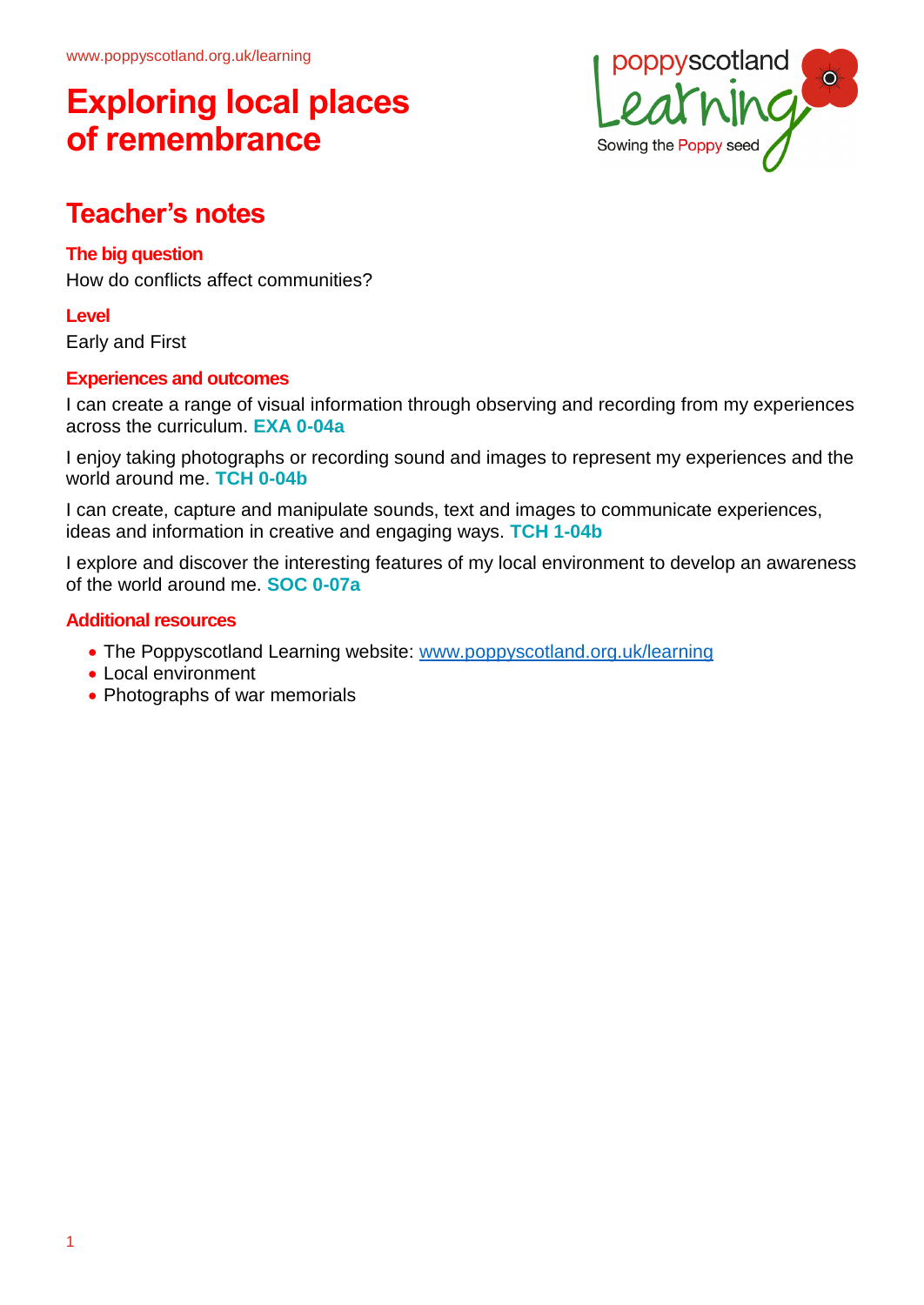

# **Your challenge**

## **Introduction**

Your challenge is to explore and recreate aspects of local places and memorials of remembrance. Within your research you should seek to find out about conflicts that took place in your local community and seek to understand why it is important for your community to remember the people involved.

Your local environment should be the first starting point, although this can be complemented with other visual resources which can be sourced online. Your teacher may wish to help you to research local places of remembrance and plan visits if possible.

In terms of exploring the memorials, use the numerals present and later dates. The names inscribed on the memorial should be explored within group discussions to see what local knowledge exists about the names on the memorials.

#### **Recording your findings**

Rubbings could be taken as a record, as well as the use of photographs and video.

The structure could be looked at carefully and compared with other visual examples.

You could recreate your findings through drawing, modelling, software, etc. These could be displayed at an exhibition.

## **Learning intention**

- I am learning about places of memorial and remembrance in my local environment.
- I am learning how to recreate my findings in a variety of different ways.

#### **Success criteria**

- I can talk about places of remembrance in my local area.
- I can draw or create a model of a place of remembrance from my local area based on what I have seen.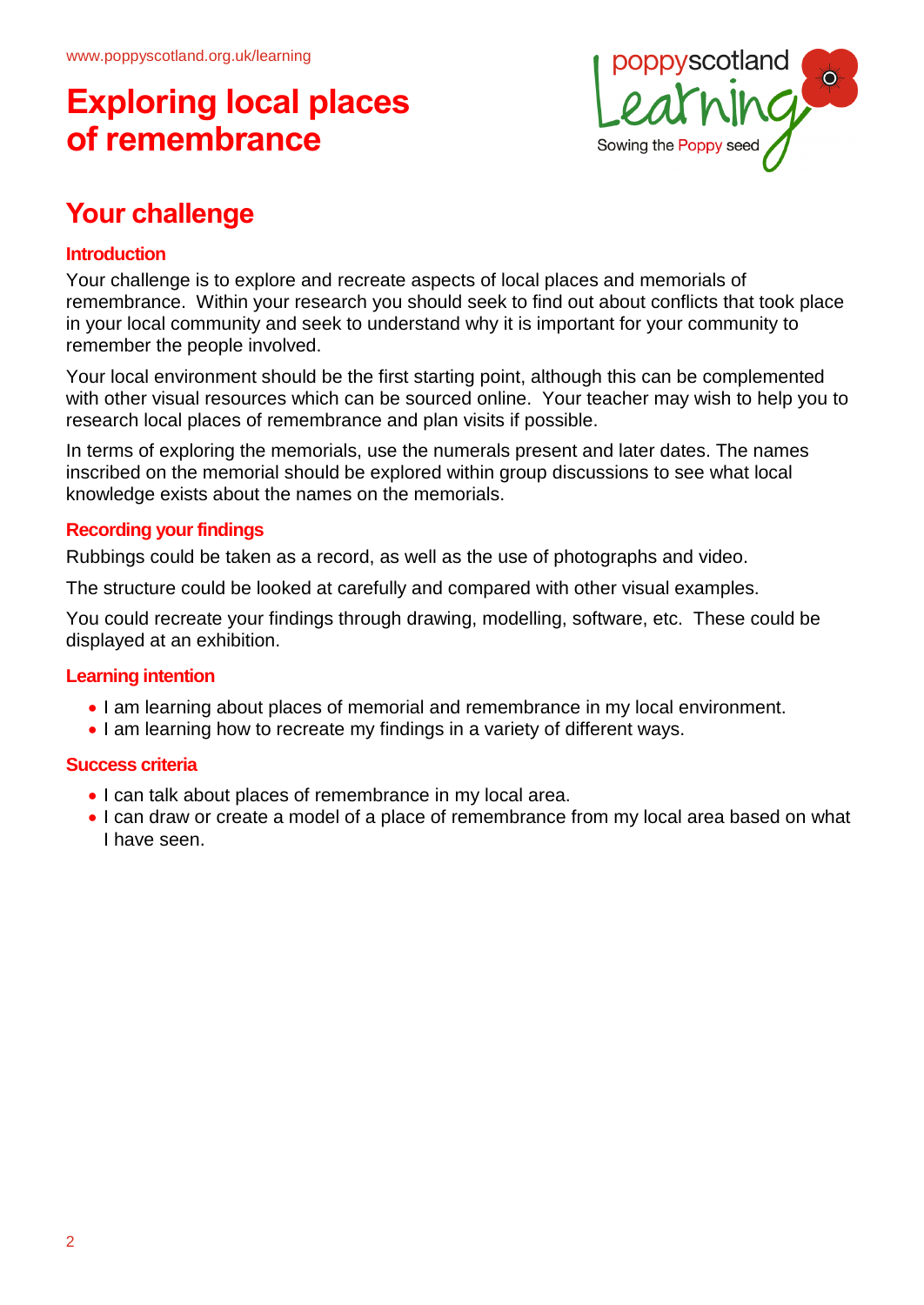

# **What progress have I made today?**

| $2nd$ level                                                                                                      | 3rd level                                                  |
|------------------------------------------------------------------------------------------------------------------|------------------------------------------------------------|
| I can show interest and understanding of the                                                                     | I can describe how people are remembered by                |
| things that can help me learn about the past.                                                                    | the local community.                                       |
| Today I learned                                                                                                  | People can be remembered by the local<br>community through |
| 4 <sup>th</sup> level<br>I can explain how some people have<br>influenced the local community.<br>One example is |                                                            |